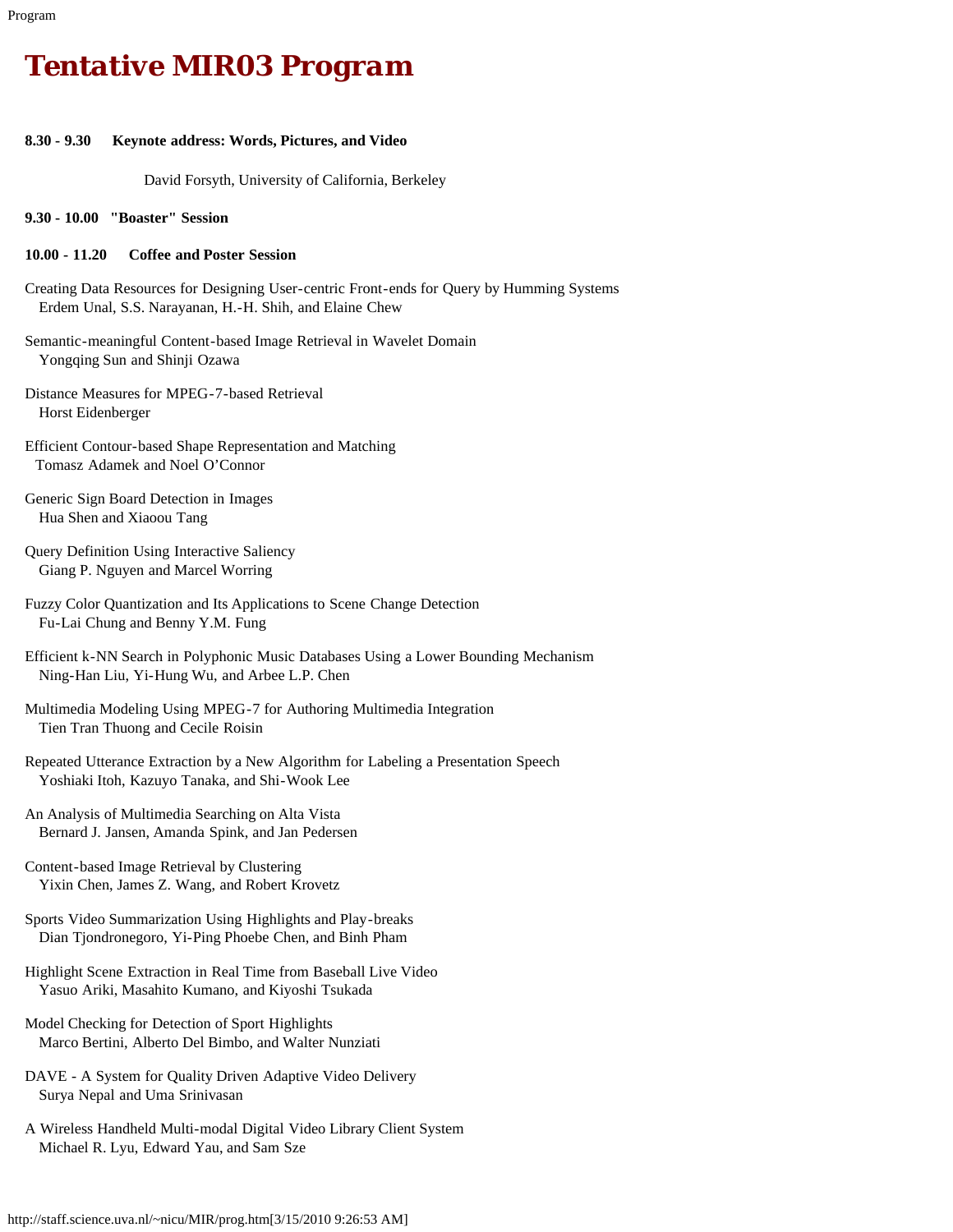Program

- Threading News Video Topics Iciro Ide, Hiroshi Mo, Norio Katayama, and Shin'ichi Satoh
- Multimedia Streaming Services Specification, Implementation, and Retrieval Bjorn Althun and Martin Zimmermann
- Replication Algorithms to Retrieve Scalable Streaming Media over Content Delivery Network Zhou Su, Jiro Katto, and Yasuhiko Yasuda
- Fast Video Matching with Signature Alignment Tim Hoad and Justin Zobel

## **11.20 - 13.00 Oral Session I - Video Retrieval**

- The Family Video Archive An Annotation and Browsing Environment for Home Movies Gregory Abowd, Matthias Gauger, and Andreas Lachenmann
- Semantic Video Classification by Integrating Flexible Gaussian Mixture Model with Adaptive EM Algorithm Jianping Fan, Hangzao Luo, and Xiaodong Lin

Semi-supervised Learning for Facial Expression Recognition Ira Cohen, Nicu Sebe, Fabio Cozman, and Thomas S. Huang

- Design, Implementation, and Testing of an Interactive Video Retrieval System Georgina Gaughan, Alan F. Smeaton, Cathal Gurrin, Hyowon Lee, and Kieran McDonald
- Context-based Video Retrieval System for the Life-log Applications Tetsuro Hori and Kiyoharu Aizawa

### **13.00 - 14.00 Bufet Lunch**

#### **14.00 - 15.40 Oral Session II - Image Retrieval**

- Retrieving 3D Shapes Based on Their Appearance Ryutarou Ohbuchi, Masatoshi Nakazawa, and Tsuyoshi Takei
- Modeling and Clustering of Consumer Photo Capture Streams Ullas Gargi
- A Bootstrapping Approach to Annotating Large Image Collection HuaMin Feng and Tat-Seng Chua
- Content Representation and Similarity Matching for Texture-based Image Retrieval Noureddine Abbadeni
- Addressing CBIR Efficiency, Effectiveness, and Retrieval Subjectivity Simultaneously Ruofei Zhang and Zhongfei (Mark) Zhang

# **15.40 - 16.00 Coffee**

# **16.00 - 17.40 Oral Session III - Applications**

- Fast Retrieval of High-Dimensional Feature Vectors in P2P Networks Using Compact Peer Data Summaries Wolfgang Muller and Andreas Henrich
- Annodex A Simple Architecture to Enable Hyperlinking, Search & Retrieval of Time-Continuous Data on the Web Silvia Pfeiffer, Conrad Parker, and Claudia Schremmer
- An Evolutionary Optimization Approach for 3D Human Head Model Classification Hau-San Wong, Kent K.T. Cheung, and Horace H.S. Ip